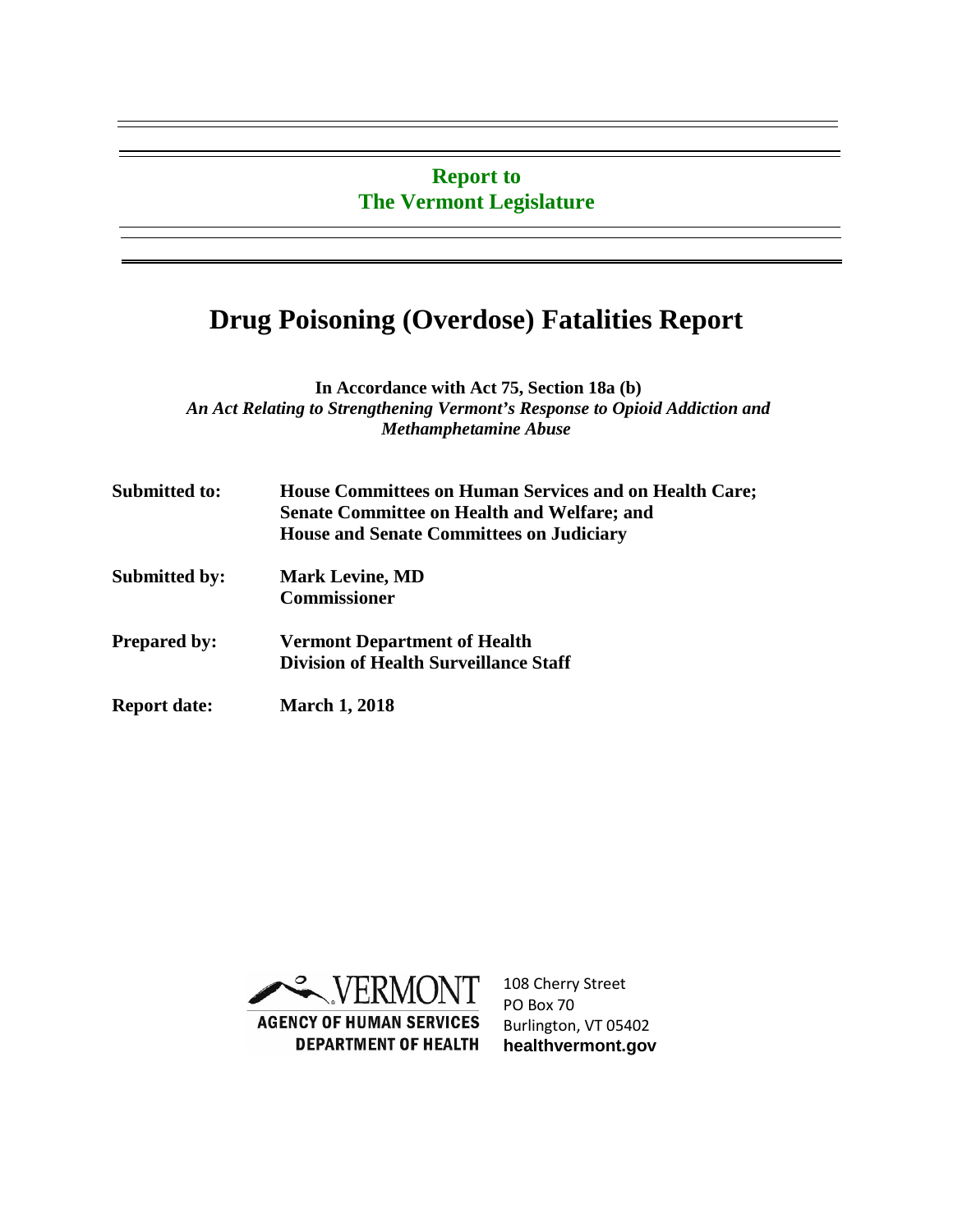# **Table of Contents**

| Drug poisoning (overdose) fatalities involving a Schedule II, III or IV drug4 |  |
|-------------------------------------------------------------------------------|--|
|                                                                               |  |
|                                                                               |  |
|                                                                               |  |
|                                                                               |  |
|                                                                               |  |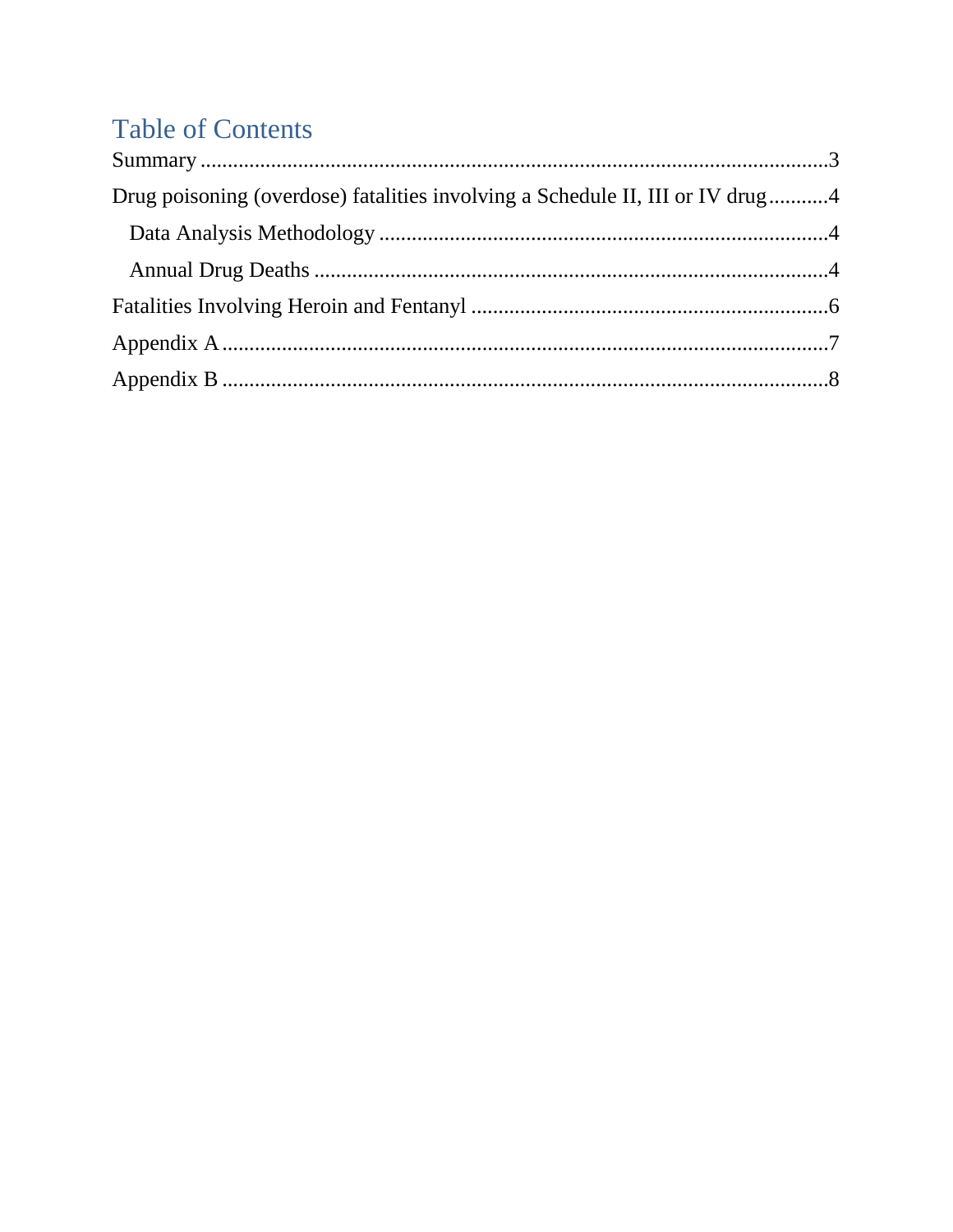### **Drug Poisoning (Overdose) Fatalities Report March 1, 2018**

### <span id="page-2-0"></span>Summary

In accordance with **Act 75 (2013)**, **Section 18a (b),** the Vermont Department of Health submits the following annual report on the:

- Number of persons who died during the preceding calendar year from an overdose of a Schedule II, III, or IV controlled substance;
- Number of those whose deaths involved an opioid;
- Number of persons whose deaths involved an opioid who were administered an opioid antagonist, and if so, who administered the antagonist; and
- Number of persons whose deaths involved heroin or fentanyl.

This report utilizes information from Vermont Department of Health Vital Statistics System to address the legislative request. The period of this report is January 1, 2017 through December 31, 2017. During that period, there were 104 drug poisoning (overdoses) fatalities involving a Schedule II, III or IV drug, 93 of which involved a prescription opioid. This data remains preliminary as well as data from 2016. NOTE: Fentanyl is counted as a Schedule II drug, but it is often manufactured illicitly and not prescribed.

- The number of drug poisonings (overdose) fatalities involving a Schedule II, III or IV drug stayed the same since 2016.
- The number of drug poisonings (overdose) fatalities involving a Schedule II, III or IV drug that included at least one prescription opioid have increased since 2012.
- The number of drug poisonings involving heroin (not included in the above numbers as it is a Schedule I substance) or fentanyl (included in the above numbers, a Schedule II substance) has increased dramatically since 2012.

In addition, this report uses data from the Office of Emergency Medical Services Statewide Incident Reporting Network (SIREN). According to data from SIREN, of the 93 accidental drug poisoning (overdoses) fatalities involving a Schedule II, III or IV and a prescription opioid, 64 were responded to by EMS. However, these individuals were likely in cardiac arrest, or already dead upon EMS arrival.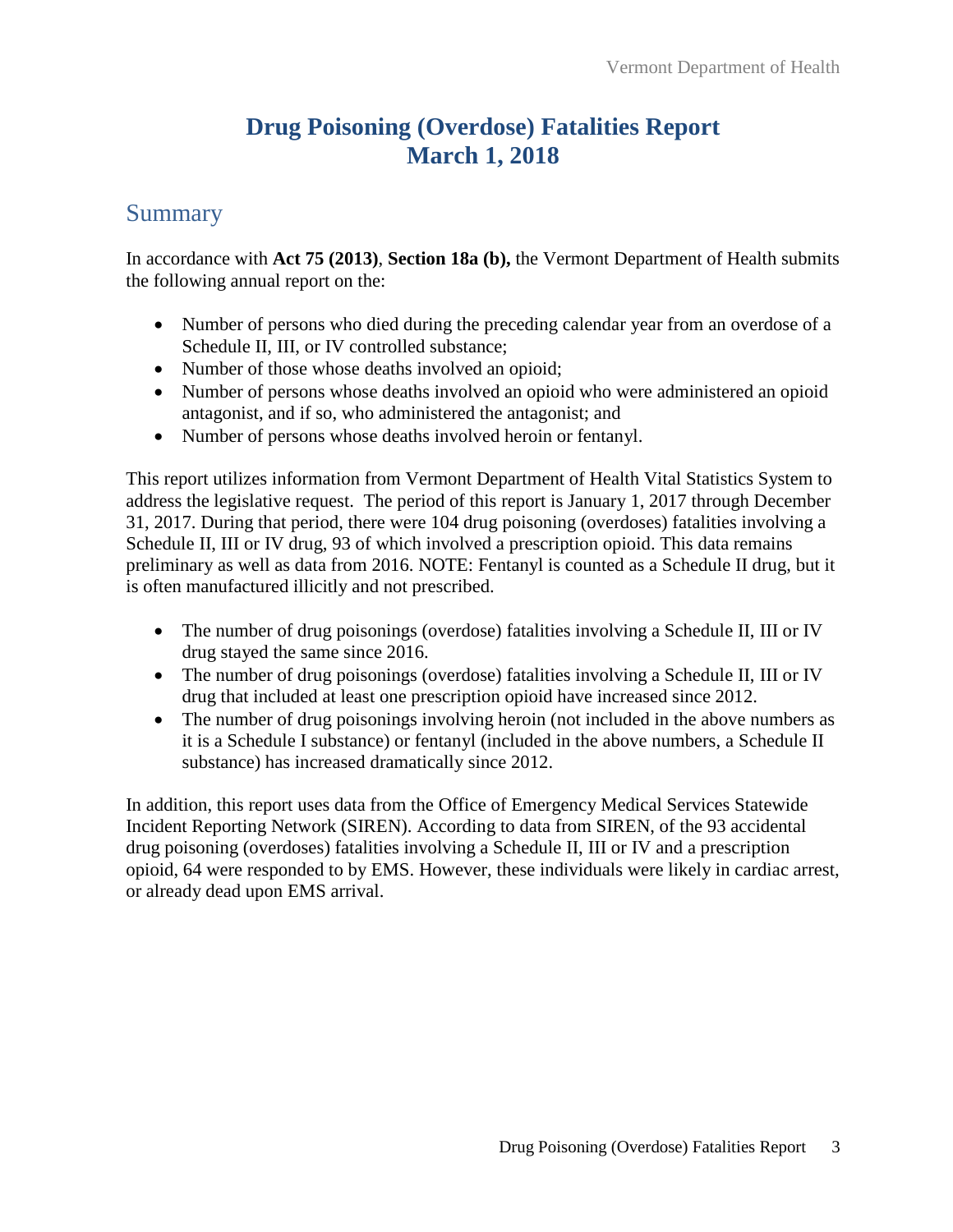### <span id="page-3-0"></span>Drug poisoning (overdose) fatalities involving a Schedule II, III or IV drug

### <span id="page-3-1"></span>**Data Analysis Methodology**

The Medical Examiner's Office has statutory authority under Vermont law to investigate deaths when a person dies from:

- Violence; suddenly, when in apparent good health; unattended by a physician or a recognized practitioner of a well-established church; by casualty; by suicide; as a result of injury; in jail or prison or in a mental institution; in any unusual, unnatural or suspicious manner; or
- Circumstances involving a hazard to public health, welfare, or safety.

The Office of the Chief Medical Examiner provides the information and fills out the death certificate data that is stored in the Vermont Department of Health Vital Statistics System.

Reviewing drug related deaths is complex for a number of reasons. Most drug-related fatalities in Vermont are due to combinations of substances (e.g., a prescription opioid and cocaine), not a single drug. The circumstances under which each fatality occurs are unique. In addition, not all drug-related fatalities can be attributed to addiction and/or dependence.

The fatalities in this report include accidents, suicides and undetermined drug fatalities. This report does not include deaths that are due to the consequences of chronic substance use such as HIV, liver disease, or infection. This report also does not include deaths that are due to injury such as car crashes related to substance use or abuse. In this report, the term "drug fatalities" refers to drug poisoning (overdose) fatalities involving a Schedule II, III or IV drug (this does not include Schedule I drugs such as heroin– except for the one section of this report devoted to that substance). It must be noted that fentanyl is included as a Schedule II drug even though many opioid overdoses involving fentanyl involve illicitly manufactured fentanyl and not fentanyl that comes from a pharmaceutical prescription.

#### <span id="page-3-2"></span>**Annual Drug Deaths**

Figure 1 presents the number of drug fatalities in Vermont that were due to accident or undetermined intention (non-suicide). Figure 2 depicts the number of drug fatalities in Vermont that were due to suicides.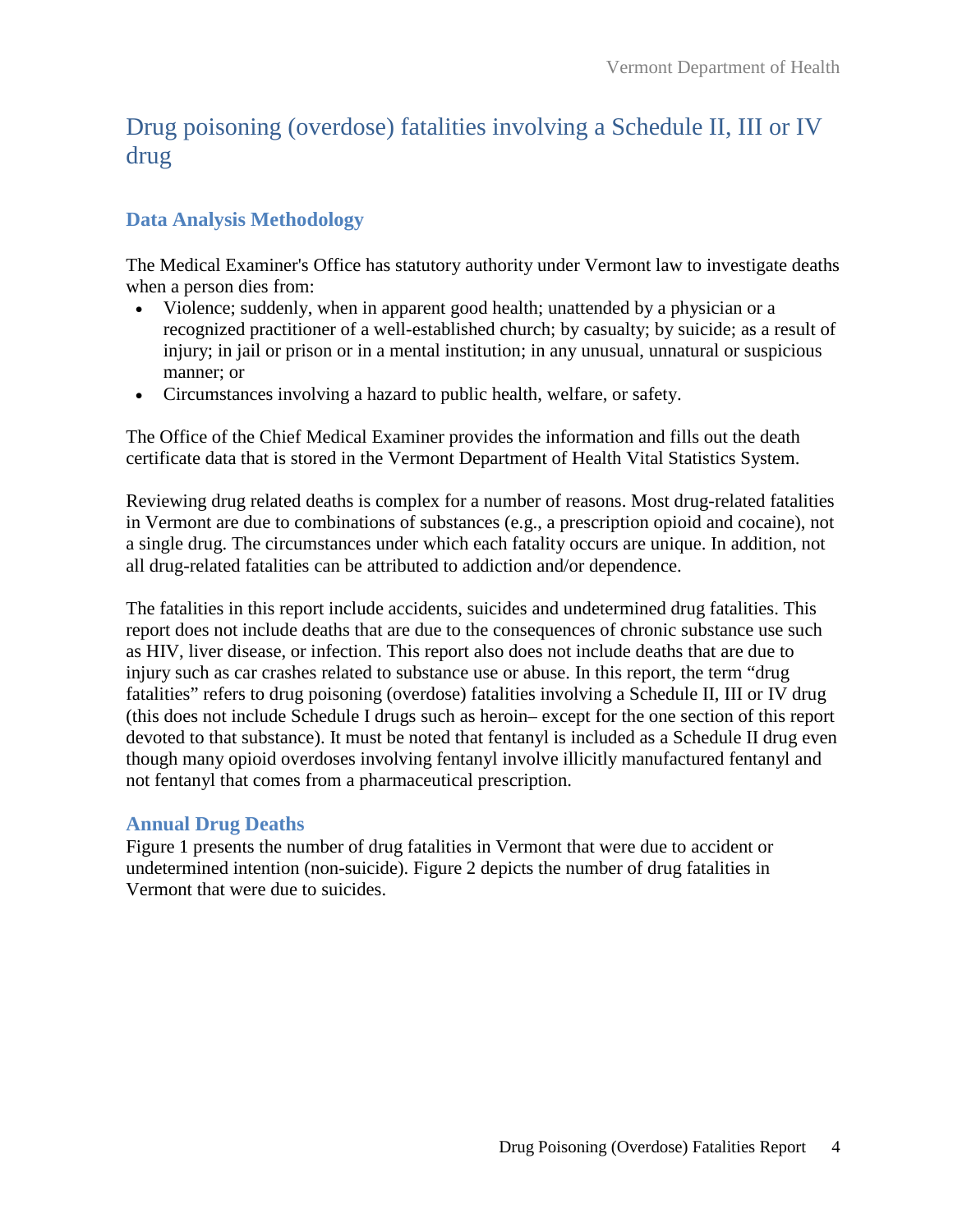Figure 1 **Number of fatalities resulting from accidental drug poisoning (overdose) from Schedule II, III or IV drugs in Vermont.** Source: Vermont Department of Health Vital Statistics System



#### Figure 2 **Number of suicides resulting from drug poisoning (overdose) from Schedule II, III or IV drugs in Vermont.** Source: Vermont Department of Health Vital Statistics System



<sup>\*</sup> Indicates that these data are preliminary.

The numbers presented in this report vary slightly from previous reports due to the change in data source to the Vermont Department of Health Vital Statistics System. The 2016 and 2017 numbers may change due to investigations still pending, new findings or new information on specific cases in future reports. More up-to-date information on drug-related fatalities in Vermont can be found here:

[http://www.healthvermont.gov/sites/default/files/documents/pdf/ADAP\\_Data\\_Brief\\_Drug\\_Rel](http://www.healthvermont.gov/sites/default/files/documents/pdf/ADAP_Data_Brief_Drug_Related_Fatalities.pdf) [ated\\_Fatalities.pdf](http://www.healthvermont.gov/sites/default/files/documents/pdf/ADAP_Data_Brief_Drug_Related_Fatalities.pdf)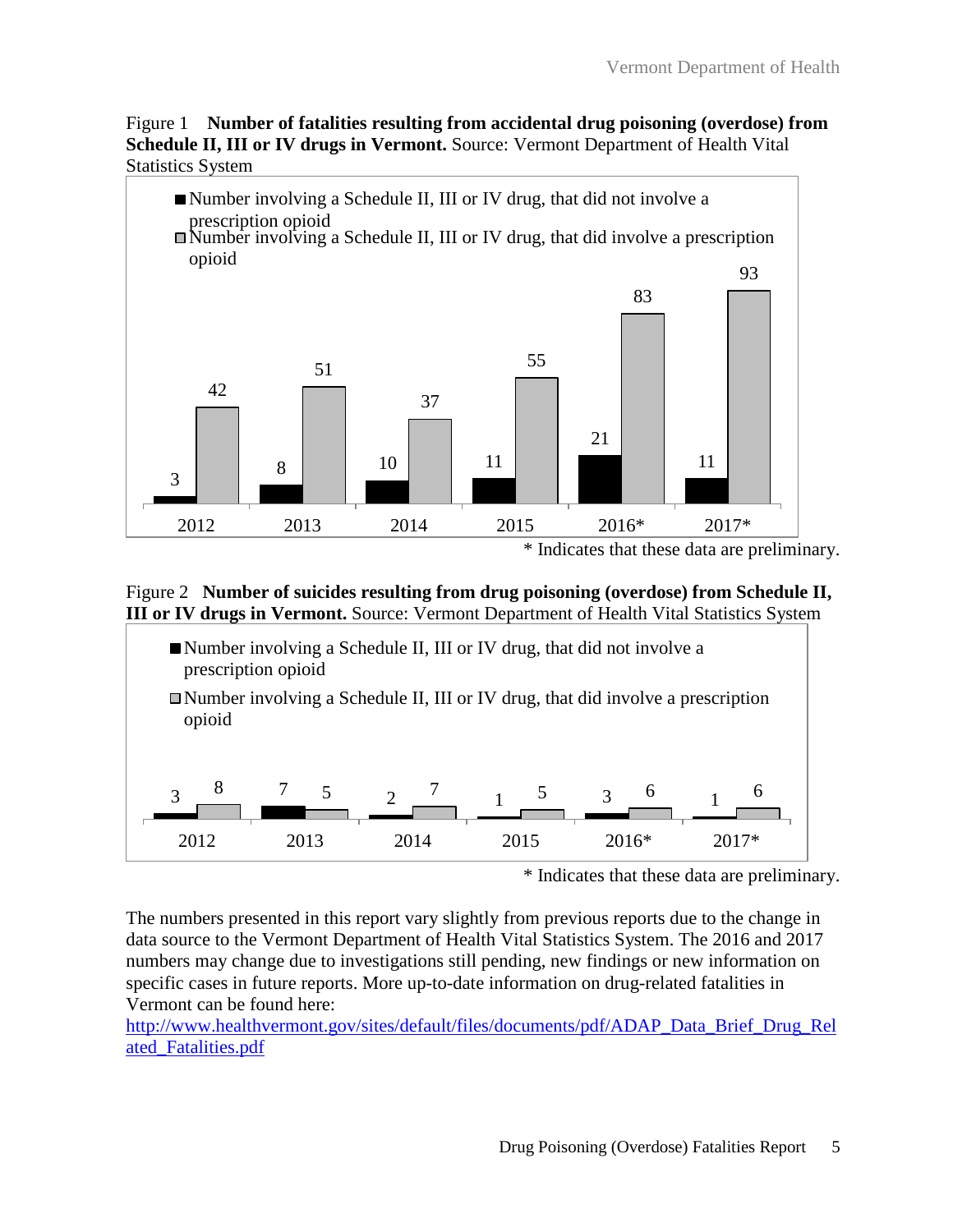The Vermont Office of Emergency Medical Services and Injury Prevention Statewide Incident Reporting Network (SIREN) tracks whether emergency medical personnel administered naloxone. According to data from SIREN, of the accidental 93 drug poisoning fatalities involving a prescription opioid, 64 were responded to by EMS providers. Twenty individuals were recorded as dead upon EMS arrival and 26 were recorded as being in cardiac arrest. Eighteen were administered naloxone from EMS personnel. Of note, 8 patients received naloxone prior to EMS arrival by police, and 4 patients received naloxone prior to EMS arrival by friends/family.

The Opioid Overdose Prevention and Reversal Project (OOPRP) collects data on the number of Overdose Rescue Kits (nasal naloxone) that are distributed, as well as the number of kits that are refilled because the client reported using the kit in an overdose situation. Seven clients reported overdoses in 2016 and ten clients reported overdoses in 2017 where the kit was used in a situation where the individual died. Client reports on this topic are not comprehensive and relies on the client reporting back to the pilot site. More information on these data can be found in the data brief here:

[http://www.healthvermont.gov/sites/default/files/documents/pdf/ADAP\\_Naloxone\\_Data\\_Brief](http://www.healthvermont.gov/sites/default/files/documents/pdf/ADAP_Naloxone_Data_Brief_1.pdf)  $1.pdf$ 

### <span id="page-5-0"></span>Fatalities Involving Heroin and Fentanyl

The charge of this report is to present data on deaths involving Schedule II-IV prescription drugs. However, given the recent increases in deaths involving heroin (a Schedule I drug) and fentanyl (a Schedule II drug that is also being illegally manufactured) the Department included the following section. Figure 3 represents the number of drug fatalities in Vermont that were due to accident or undetermined intention (non-suicide) and involved heroin and fentanyl.

### Figure 3 **Number of accidents resulting from drug poisoning (overdose) from heroin or fentanyl in Vermont (numbers are not mutually exclusive).**

Source: Vermont Department of Health Vital Statistics System



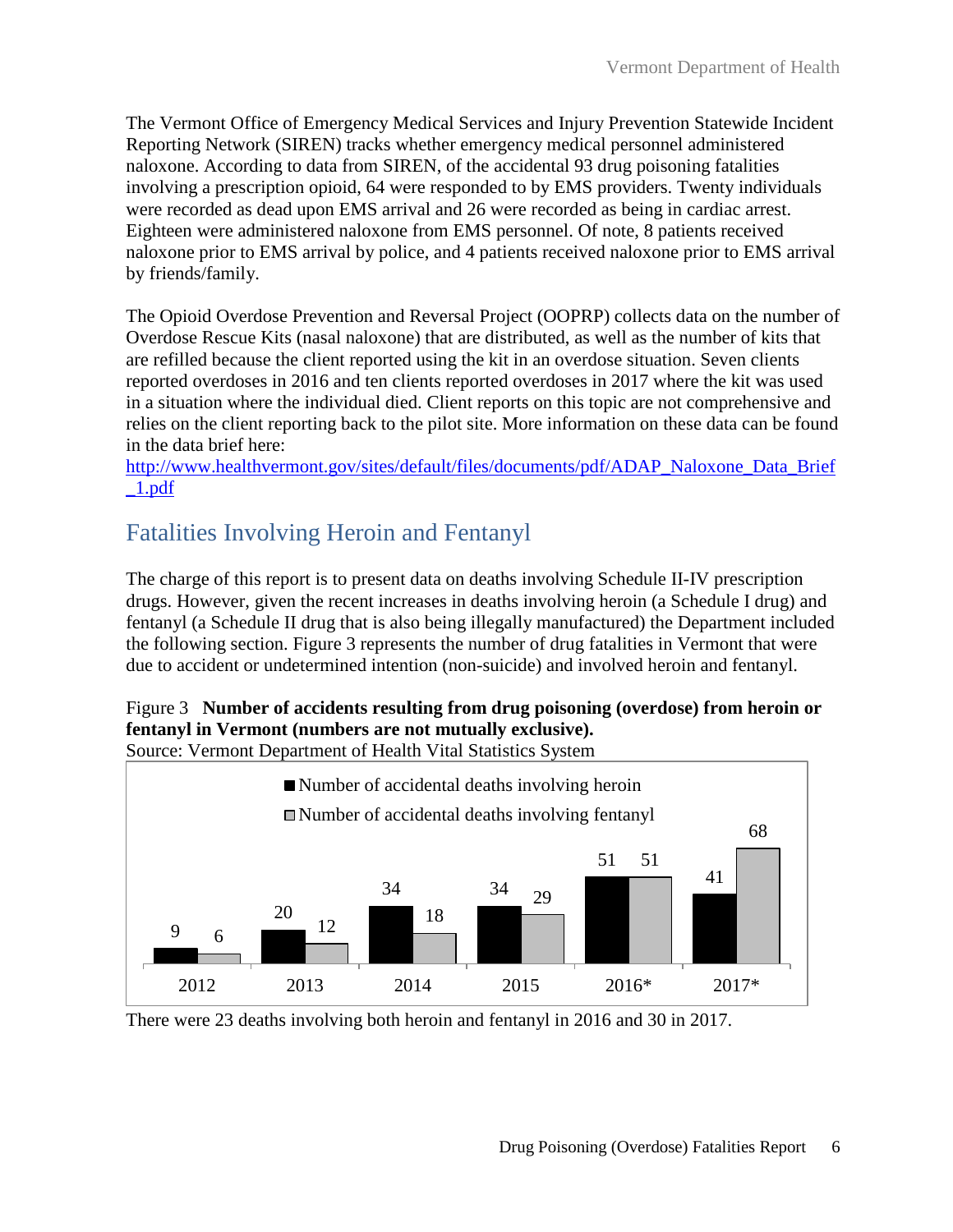# <span id="page-6-0"></span>Appendix A

No. 75. An act relating to strengthening Vermont's response to opioid addiction and methamphetamine abuse.

Sec. 18a. 18 V.S.A. § 5208 is amended to read:

#### § 5208. HEALTH DEPARTMENT; REPORT ON STATISTICS

(b) In addition to the report required by subsection (a) of this section and notwithstanding the provisions of 2 V.S.A. § 20(d), beginning March 1, 2014 and annually thereafter, the Department shall report to the House Committees on Human Services and on Health Care, the Senate Committee on Health and Welfare, and the House and Senate Committees on Judiciary regarding the number of persons who died during the preceding calendar year from an overdose of a Schedule II, III, or IV controlled substance. The report shall list separately the number of deaths specifically related to opioids, including for each death whether an opioid antagonist was administered and whether it was administered by persons other than emergency medical personnel, firefighters, or law enforcement officers. Beginning in 2015, the report shall include similar data from prior years to allow for comparison.